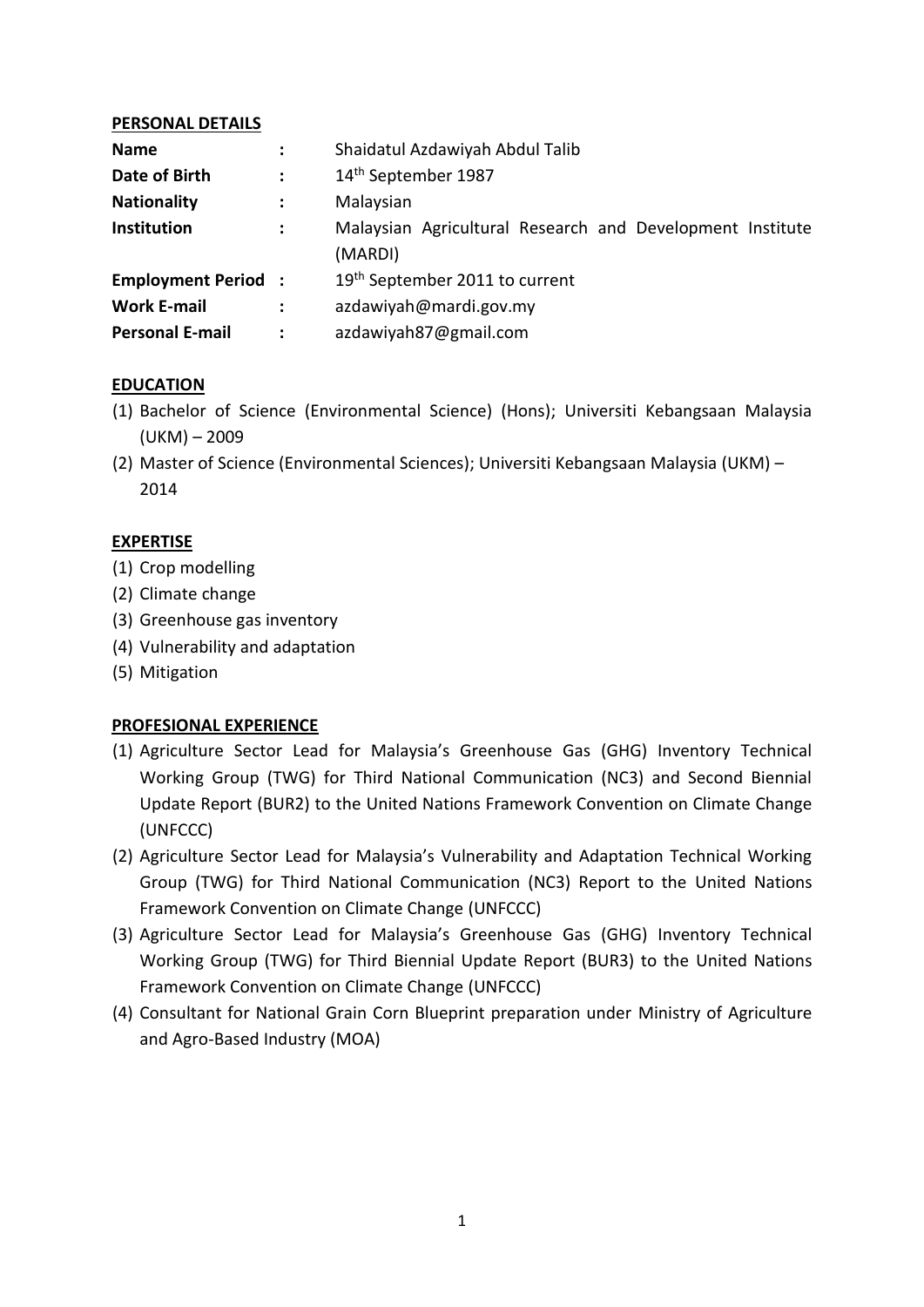## **PROFESSIONAL CERTIFICATIONS**

- (1) Proficiency in 501 IPCC: Introduction and Cross Cutting Issues (Greenhouse Gas Management Institute, Washington, USA – 2016)
- (2) Proficiency in 531 IPCC: Agriculture (Greenhouse Gas Management Institute, Washington,  $USA - 2016)$

## **PROJECTS AND COLLOBORATIONS**

- (1) Assessing Water Management Options for Rice with DSSAT 4.5 Crop Simulation Models (2011 – 2013) – Project Leader (MARDI Special Fund)
- (2) Suitability of papaya and mango production under different weather conditions (2016) Sub-project Leader (Development Fund: RMK 11)
- (3) Development of selected fruits production to overcome future climate change (2017 2020) – Sub-project Leader (Development Fund: RMK 11)
- (4) Assessing the impact of climate change and determination of adaptation strategy to stabilize rice yield production (2012 – 2014) – Project Collaborator (Development Fund: RMK 10)
- (5) Evaluation of rice management and organic material application impact toward greenhouse (GHG) gas emissions from rice cultivation area in MADA (2012 – 2014) – Project Collaborator (Development Fund: RMK 10)
- (6) Development of selected fruits (papaya and mango) yield projection model and adaptation strategy to stabilized rice yield production (2015) – Project Collaborator (Development Fund: RMK 10)
- (7) Development of selected fruits production system, new rice varieties together with crop and water management to overcome extreme climate  $(2016 - 2020)$  – Project Collaborator (Development Fund: RMK 11)
- (8) Development of low carbon system model for agriculture (2016) Project Collaborator (Development Fund: RMK 11)
- (9) Study on crop, water and soil management as well as rice adaptation and mitigation towards changing climate (2016) – Project Collaborator (Development Fund: RMK 11)
- (10)Development of selected rice variety production system to overcome climate change impact (2017 – 2020) – Project Collaborator (Development Fund: RMK 11)
- (11)Upscaling of rice duck integrated farming system through optimization of soil usage to increase farmers income (2017) – Project Collaborator (Development Fund: RMK 11)

# **SPECIALIZED TRAININGS**

- (1) Training Programme for Review Experts for The Technical Review of Greenhouse Gas Inventories of Parties included in Annex I to the Convention:  $18<sup>th</sup>$  August 2019 –  $10<sup>th</sup>$ October 2019, Kuala Lumpur, Malaysia (online course) & Siem Reap, Cambodia (final training session & exam)
- (2) APEC Climate Center (APCC) Young Scientist Support Program 2018:  $27<sup>th</sup>$  July 2018  $26<sup>th</sup>$ October 2018, APEC Climate Center, Busan, South Korea.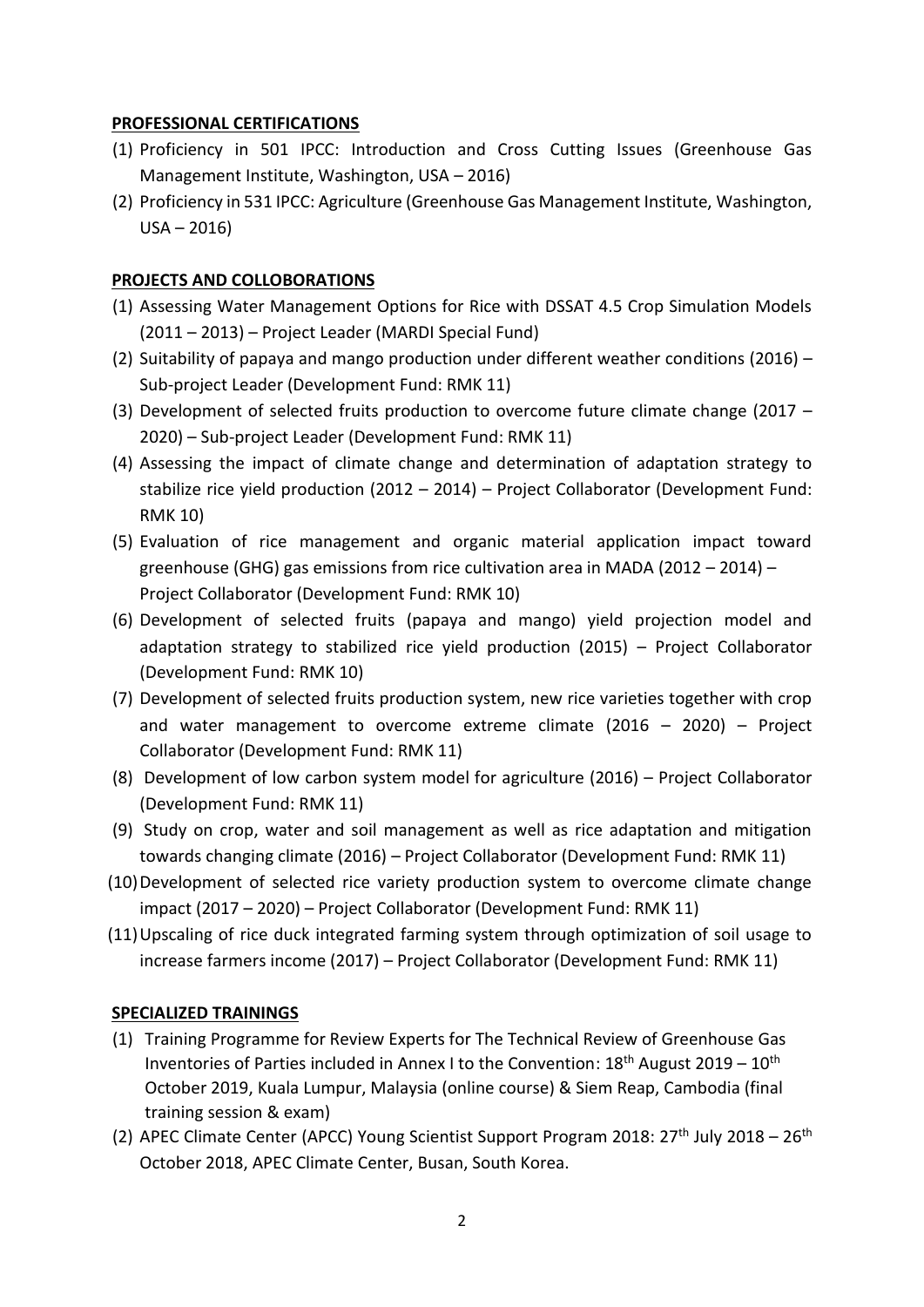- (3) Quality Assurance/Quality Control for GHG Emissions Inventories from Livestock System in South-East Asia: 13-14 September 2017, Bangkok, Thailand.
- (4) Improving GHG Inventories from Livestock in South and South-East Asia: 11-12 September 2017, Bangkok, Thailand.
- (5) Training Program on the User-oriented Statistical Downscaling of Climate Information in Agriculture and Water Resources: 21-26 August 2017, Busan, Korea Selatan.
- (6) USAID Lead Winter Institute Training on the Intergovernmental Panel on Climate Change (IPCC) Guidelines for Greenhouse Gas Inventories: 29 February – 11 Mac 2016, Bangkok, Thailand.

# **PUBLICATIONS**

- (1) **Shaidatul Azdawiyah A.T.**, Sahibin A.R. & Anizan I. 2014. Preliminary Study on Simulation of Climate Change Impacts on Rice Yield Using DSSAT4.5 at Tanjung Karang, Selangor. Malays. Appl. Biol. 43(1): 83-91.
- (2) **Shaidatul Azdawiyah, A.T.**, Mohamamad Hariz, A.R., Mohd Fairuz, M.S., Mohamad Zabawi, A.G. 2015. Simulating the effects of changing planting date towards rice production in MADA area, Malaysia. J. Trop. Agric. and Fd. Sc. 43(1): 73-82.
- (3) **Shaidatul Azdawiyah, A.T.**, Mohamad Zabawi, A.G., Mohammad Hariz, A.R., Mohd Fairuz, M.S., Fauzi, J., Mohd Syazwan Faisal, M. 2016. Simulating Climate Change Impact on Rice Yield in Malaysia Using DSSAT 4.5: Shifting Planting Date as an Adaptation Strategy. NIAES Series No. 6: The Challenges of Agro-Environmental Research in Monsoon Asia (National Institute for Agro-Environmental Sciences (Tsukuba), ISBN 978-4-931508-15-6: 115-125
- (4) **Shaidatul Azdawiyah,A.T.**, Azizi, A.A., Mardhati, M., Fauzi, J., Mohammad Hariz, A.R., Nurul Ain, A.B., Mohd Fairuz, M.S., Mohamad Zabawi, A.G. Shanmugavelu, S., A'fifah, A.R., Mei Ching, L., Punimin, A., Rozita, O., Mohd Fauzi, M.Y. Vulnerability and Adaptation for Agriculture Sector. Malaysia's first Biennial Update Report (BUR) to the United Nations Framework Convention on Climate Change (UNFCCC), ISBN 978-967-0250-23-6: 88-89
- (5) **Shaidatul Azdawiyah, A.T.** 2018. Study on Potential Productivity of MR 219 Rice Variety under Future Climate Change Scenarios using DSSAT 4.7 in Tanjung Karang, Selangor. Technical Report for APEC Climate Center 2018 Young Scientist Support Program (YSSP), Busan, South Korea.
- (6) **Shaidatul Azdawiyah, A.T.**, Muhamad Hafiz, M.H., Zul Helmey, M.S., Muhammad Zamir, A.R., Norziana, Z.Z., Nurul Ain, A.B., Mohd Syazwan Faisal, M., Mohd Aziz, R., Mohd Fairuz, M.S., Fauzi, J., Mohammad Hariz, A.R., Norfarhah A.R., Fazlyzan, A., Norlida, M.H., Mohamad Zabawi, A.G., Mohd Ghazali, R., Syarol Nizam, A.B. 2018. Preliminary Study on the Effects of Daily Temperature and Rainfall Distribution Pattern towards Reproductive Stage of Magnifera Indica cv. Harumanis Mangoes. The 15<sup>th</sup> Symposium Malaysian Society of Applied Biology, 29 Jun - 1 Julai 2018, Melaka, Malaysia.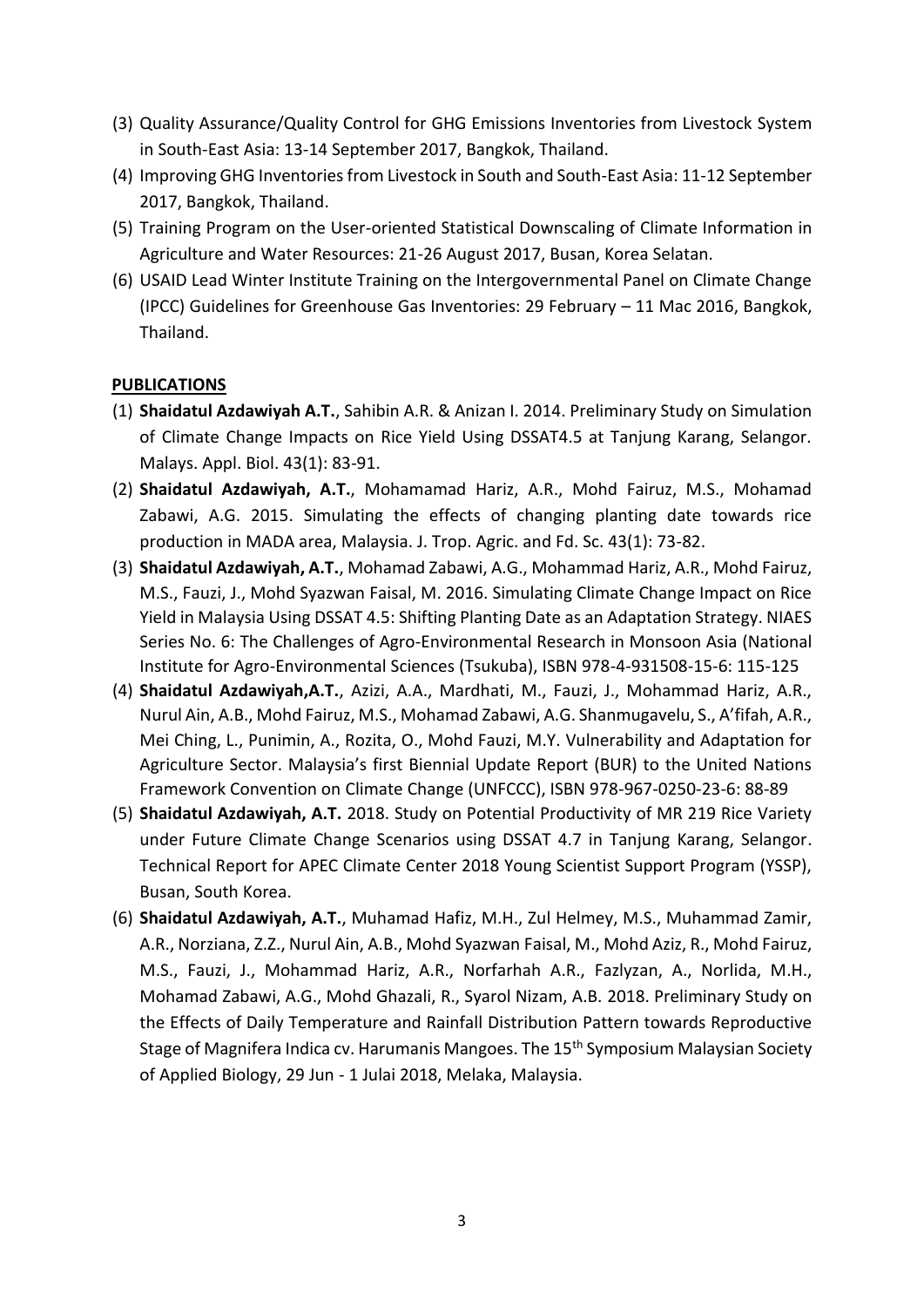- (7) **Shaidatul Azdawiyah, A.T.**, Muhamad Hafiz, M.H., Zul Helmey, M.S., Muhammad Zamir, A.R., Norziana, Z.Z., Nurul Ain, A.B., Mohd Syazwan Faisal, M., Mohd Aziz, R., Mohd Fairuz, M.S., Fauzi, J., Mohammad Hariz, A.R., Norfarhah A.R., Fazlyzan, A., Norlida, M.H., Mohamad Zabawi, A.G., Mohd Ghazali, R., Syarol Nizam, A.B. 2017. Kajian awal pengaruh suhu dan taburan hujan terhadap perkembangan fasa reproduktif mangga Harumanis. Buku Prosiding Bengkel Memperkasa Mangga Harumanis Perlis 2017.
- (8) **Shaidatul Azdawiyah, A.T.**, Nurul Ain, A.B., Norziana, Z.Z., Mohd Fairuz, M.S., Stella, M., Mohamad Zabawi, A.G., Mohd Ghazali, R. 2018. Impact of Selected Organic Amendments on Soil Microbial Population Under Different Water Regime of Paddy Soils. 3<sup>rd</sup> ASEAN Microbial Biotechnology Conference 2018 (AMBC), 24-26 April 2018, Kuching, Sarawak, Malaysia.
- (9) **Shaidatul Azdawiyah, A.T.**, Mohamad Zabawi, A.G., Mohd Fairuz, M.S., Mohammad Hariz, A.R., Nurul Ain, A.B., Fauzi, J., Azizi, A.A and Mardhati, M. 2018. Greenhouse Gas Emissions: Historical and Projected Methane Emissions from Rice Cultivation in Malaysia (1990-2030). Research in Agriculture Vol. 3(1):19-30 ISSN 2740-4431
- (10)**Shaidatul Azdawiyah A.T.**, Mohammad Zabawi A.G. & Mohd Fairuz M.S. (2013) Kesan tekanan air pada peringkat pertumbuhan yang berbeza ke atas hasil dan pertumbuhan padi. Persidangan Padi Kebangsaan 2013 (PADI 2013), 10-12 Disember 2013, Seberang Jaya, Pulau Pinang: 455
- (11)**Shaidatul Azdawiyah, A.T.**, Mohamad Zabawi, A.G., Mohamamad Hariz, A.R., Mohd Fairuz, M.S., Fauzi, J., Mohd Syazwan Faisal, M. 2015. Simulating Climate Change Impact on Rice Yield in Malaysia Using DSSAT 4.5: Shifting Planting Date as an Adaptation Strategy. Monsoon Asia Agro-Environmental Research Consortium (MARCO) Symposium 2015 – Next Challenges of Agro-Environmental Research in Monsoon Asia, 26th-28th August 2016, Tsukuba, Japan: 83-87.
- (12)**Shaidatul Azdawiyah, A.T.**, Azizi, A.A., Mardhati., Mohamamad Hariz, A.R., Mohd Fairuz, M.S., Fauzi, J., Nurul Ain, A.B., Aimi Athirah, A. 2015. Malaysia methane (CH4) emissions from manure management for non-ruminant industries (swine and poultry): Trends of 1990 to 2011. Proc. 2nd ARCAP & 36th MSAP Ann. Conf., 1-3 June 2015, Negeri Sembilan, Malaysia: 201-202.
- (13)**Shaidatul Azdawiyah, A.T.**, Mohd Fairuz, M.S., Nurul Ain A.B, Mohammad Hariz, A.R, Fauzi, J., Azizi A.A, Mardhati M. 2017. Penilaian trend pembebasan gas metana (CH4) di kawasan tanaman padi (jelapang dan luar jelapang) bagi tahun 1995 hingga 2014. Persidangan Padi Kebangsaan 2017, 25-28 September 2017, Subang: 288-282
- (14)Mohd Fairuz, M.S, **Shaidatul Azdawiyah,A.T.**, Azizi, A.A., Mohammad Hariz, A.R., Mardhati, M., Nurul Ain, A.B., Fauzi, J. Mohamad Zabawi, A.G. Shanmugavelu, S. National Greenhouse Gas Invnetory for Agriculture Sector. Malaysia's first Biennial Update Report (BUR) to the United Nations Framework Convention on Climate Change (UNFCCC), ISBN 978-967-0250-23-6: 31-43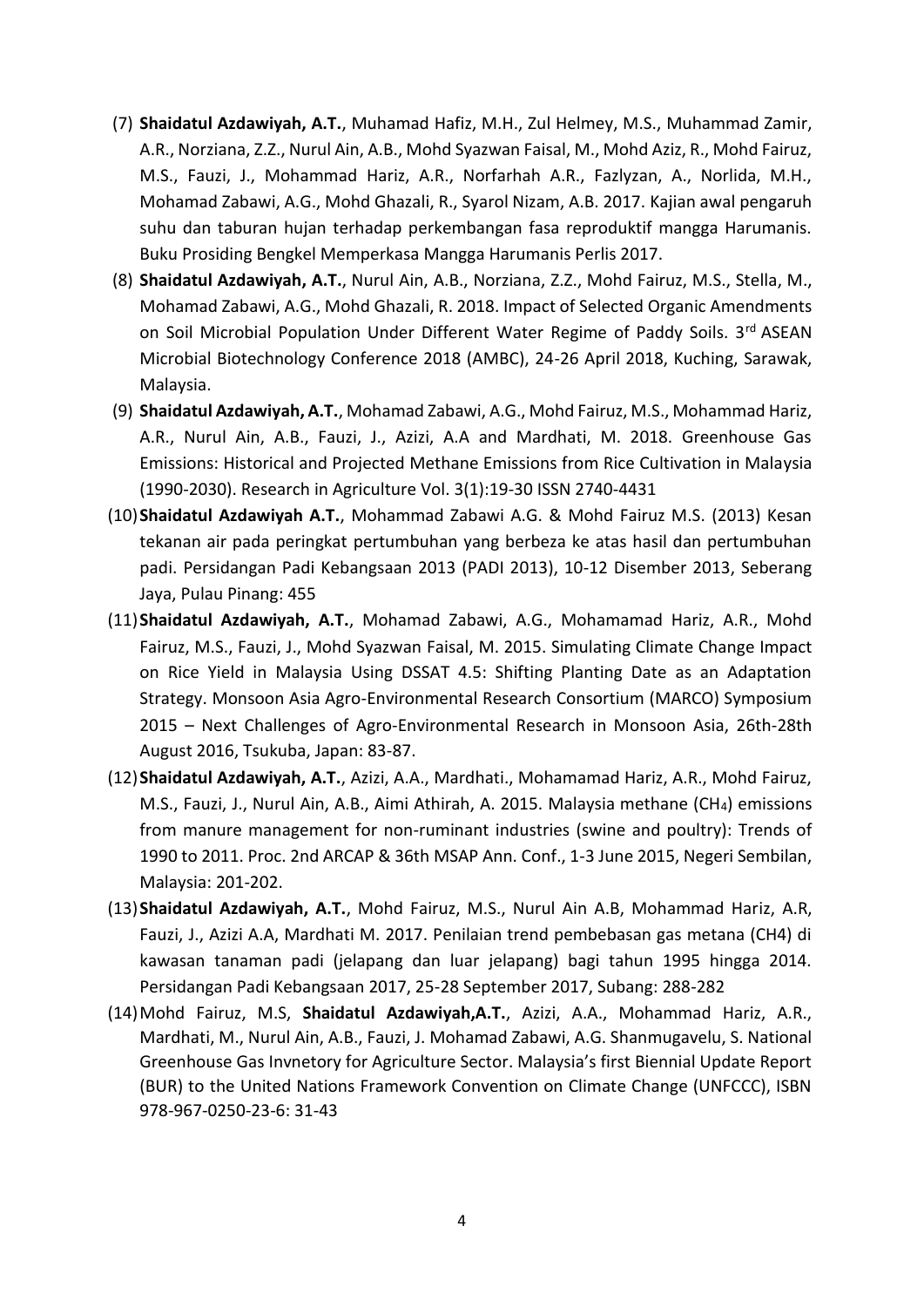- (15)Mohd Aziz, R., **Shaidatul, A.A.T.**, Fauzi, J., Zabawi, M.A.G., Norlida, M.H., Hafiz, M.M.H., Fazlyzan, A., Norfarhah, A.R., Nizam, S.A.B., Subahir, S., Malek, A.K., Ghazali, M.R. and Alif, O.M.M. 2019. Physiological Responses, Nutrient Content and Fruit Quality of Mango (Mangifera indica L.) cv. Harumanis at Different Agro-climatic Zones. Trans. Malaysian Soc. Plant Physiology (26): 147-151.
- (16)A.R. Mohammad Hariz, S. Soon Chen, A.R. Putri Razreena, A.B. Nurul Ain, S. Mohamad Shahid, Z.Z. Norziana, M.M. Azzani Adam, A. Fazlyzan, J. Fauzi, K. Rahiniza, S. Shamsul Amri and **A.T. Shaidatul Azdawiyah**. 2019. Life cycle assessment in conventional rice farming system: Estimation of greenhouse gas emissions using cradle-to-gate approach. Journal of Cleaner Production (212): 1526-1535.
- (17)Azizi, A.A., Mardhati, M., Mohd Fairuz, M.S**., Shaidatul Azdawiyah, A.T.**, Nurul Ain,A.B., Fauzi, J., Mohamad Hariz, A.R. and Reisinger. A. Local emission factors estimates for methane emission from cattle enteric fermentation using IPCC tier-2 methodology. Mal. J. Anim. Sci. 20(2): 1-10
- (18)R. Mohd Aziz, A.G. Mohamad Zabawi, **A.T. Shaidatul Azdawiyah** and A. Fazlyzan. Effects of haze on net photosynthetic rate, stomatal conductance and yield of Malaysian rice (Oryza sativa L.) varieties. J. Trop. Agric. and Fd. Sc. 46(2): 157 – 169.
- (19)Muhamad Hafiz, M.H., Hartinee, A., Nor Dalila N.D., Zul Helmey, M.S., Razali, M., Ab Kahar S., Siti Aisyah, A., Wan Mohd Reza, W.I and **Shaidatul Azdawiyah, A.T.** 2019. Effect of multilocation production on the reproductive growth, yield and quality of harumanis mango. International Journal of Current Advanced Research Vol. 8(4): 18175-18180.
- (20)Fauzi, J., Mohamad Zabawi, A.B., **Shaidatul Azdawiyah, A.T.**, Mohd Fairuz, M.S. 2016. Penjadualan Semula Tarikh Menanam: Adaptasi Tanaman Padi Terhadap Perubahan Cuaca Ekstrim. Agromedia Edisi Khas NAC 2016: 21.
- (21)Nurul Ain A.B., Mohammad Hariz, A.R, **Shaidatul Azdawiyah, A.T.**, Fauzi, J., Azizi A.A., Mohd Fairuz, M.S., Mardhati M. 2017. Pembebasan gas rumah kaca dari sisa jerami padi di Malaysia: Trend 1990 hingga 2014. Persidangan Padi Kebangsaan 2017, 25-28 September 2017, Subang: 283-287.
- (22)Fauzi,J., Mohd Fairuz, M.S., **Shaidatul Azdawiyah, A.T.**, Mohamad Hariz, A.R., Nurul Ain,. A.B., Azizi, A.A., Mardhati, M., Mohd Saufi, B. 2017. Jerami gulung: Langkah mitigasi gas rumah hijau dan berpotensi menjadi produk nilai tambah petani. Persidangan Padi Kebangsaan 2017, 25-28 September 2017, Subang: 293-297.
- (23)Azizi, A.A., Mardhati., Mohamamad Hariz, A.R., Mohd Fairuz, M.S., **Shaidatul Azdawiyah, A.T.**, Fauzi, J., Nurul Ain, A.B., Andy Reisinger. 2016. Local Emission Factors for Methane Emission from Beef Cattle Enteric Fermentation. 37th MSAP Annual Conference, 1-3 Jun 2016, Melaka: 102-103.
- (24)Azizi, A.A., Mardhati, M., Mohd Fairuz, M.S., **Shaidatul Azdawiyah, A.T.**, Nurul Ain, A.B., Aimi Athirah, A., Mohammad Hariz, A.R., J. Fauzi. 2015. Methane Emission from Ruminant Livestock Enteric Fermentation in Malaysia: Trends of 1990 to 2010. Proc. 2nd ARCAP & 36th MSAP Ann. Conf., 1 – 3 June 2015: 75-76